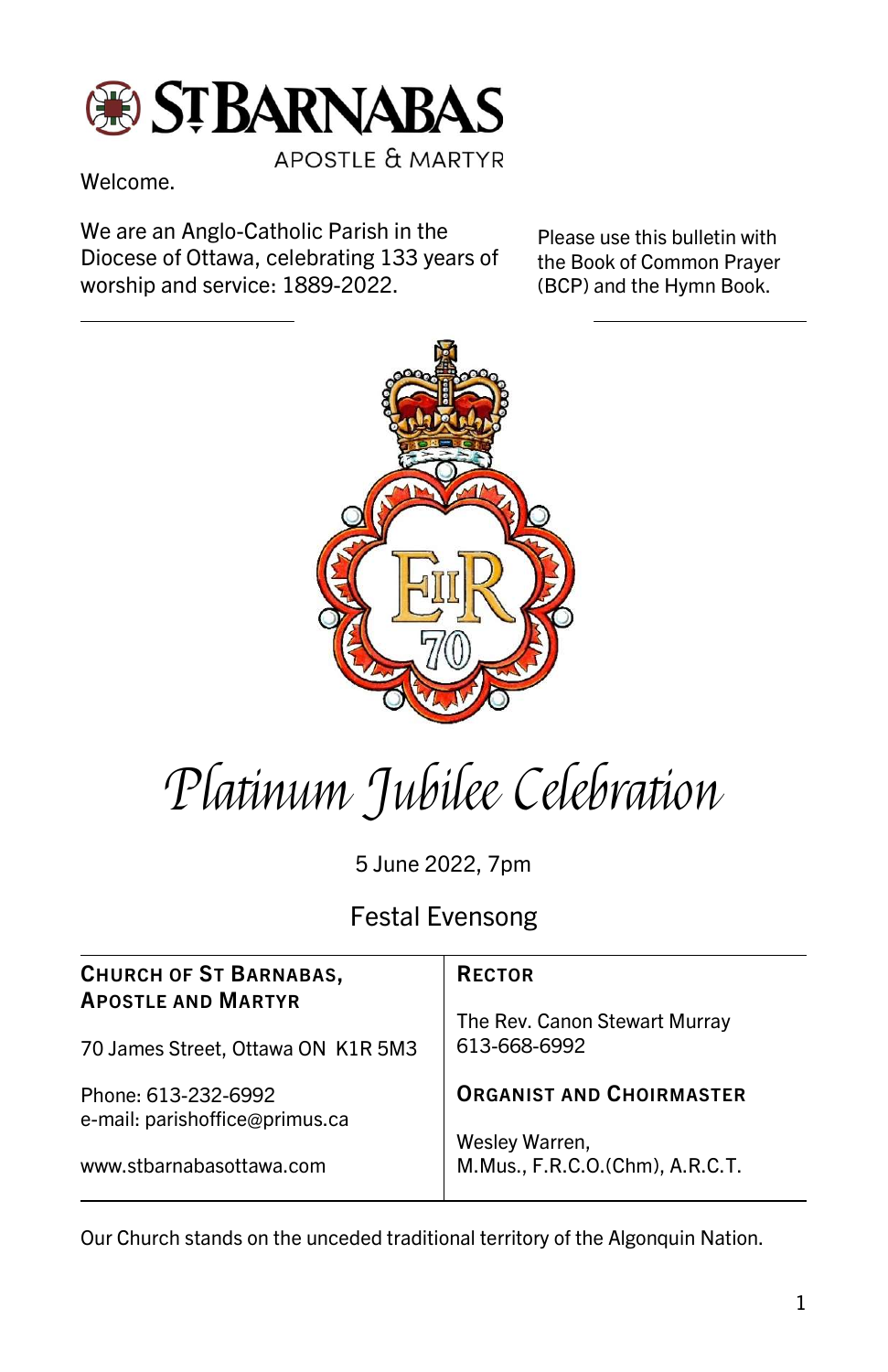## THE OFFICE OF EVENING PRAYER

| Organ Prelude Intrada<br>Written for Her Majesty's Silver Jubilee Thanksgiving Service in<br>St. Paul's Cathedral on 7 June 1977 | Grayston Ives (b.1948)                                                 |
|----------------------------------------------------------------------------------------------------------------------------------|------------------------------------------------------------------------|
| <b>Opening Sentences</b>                                                                                                         | BCP, p. 17                                                             |
| <b>Preces and Responses</b><br><b>Tallis Festal</b>                                                                              | p. 20                                                                  |
| Psalm 150 Laudate Dominum                                                                                                        | p. 521<br>chant: C.V. Stanford (1852-1924)                             |
| First Lesson   Kings 3:5-15                                                                                                      | read by Fr Geoffrey Chapman<br>Incumbent, St. Matthews' Church, Ottawa |
| <b>Office Hymn 392 Rejoice, the Lord is King</b>                                                                                 | Darwall                                                                |
| <b>Magnificat</b><br>Evening Service in B-flat major                                                                             | p. 21<br>C.V. Stanford                                                 |
| Second Lesson Matthew 22:15-21<br>read by The Rev. Canon David Raths<br>Read at the Coronation of Her Majesty Queen Elizabeth II |                                                                        |
| <b>Nunc Dimittis</b><br>Evening Service in B-flat major                                                                          | p. 22<br>C.V. Stanford                                                 |
| <b>Creed, Versicles and Responses</b>                                                                                            | p.23                                                                   |
| <b>Collect of the Day</b>                                                                                                        | p. 205                                                                 |
| <b>Collects</b>                                                                                                                  | pp. 23-24                                                              |
| <b>Coronation Anthem Zadok the Priest</b>                                                                                        | G.F. Handel (1685-1759)                                                |
| <b>Prayers</b>                                                                                                                   |                                                                        |
| <b>Sermon</b>                                                                                                                    | The Rt Rev. Peter Coffin                                               |
| <b>Announcements</b>                                                                                                             |                                                                        |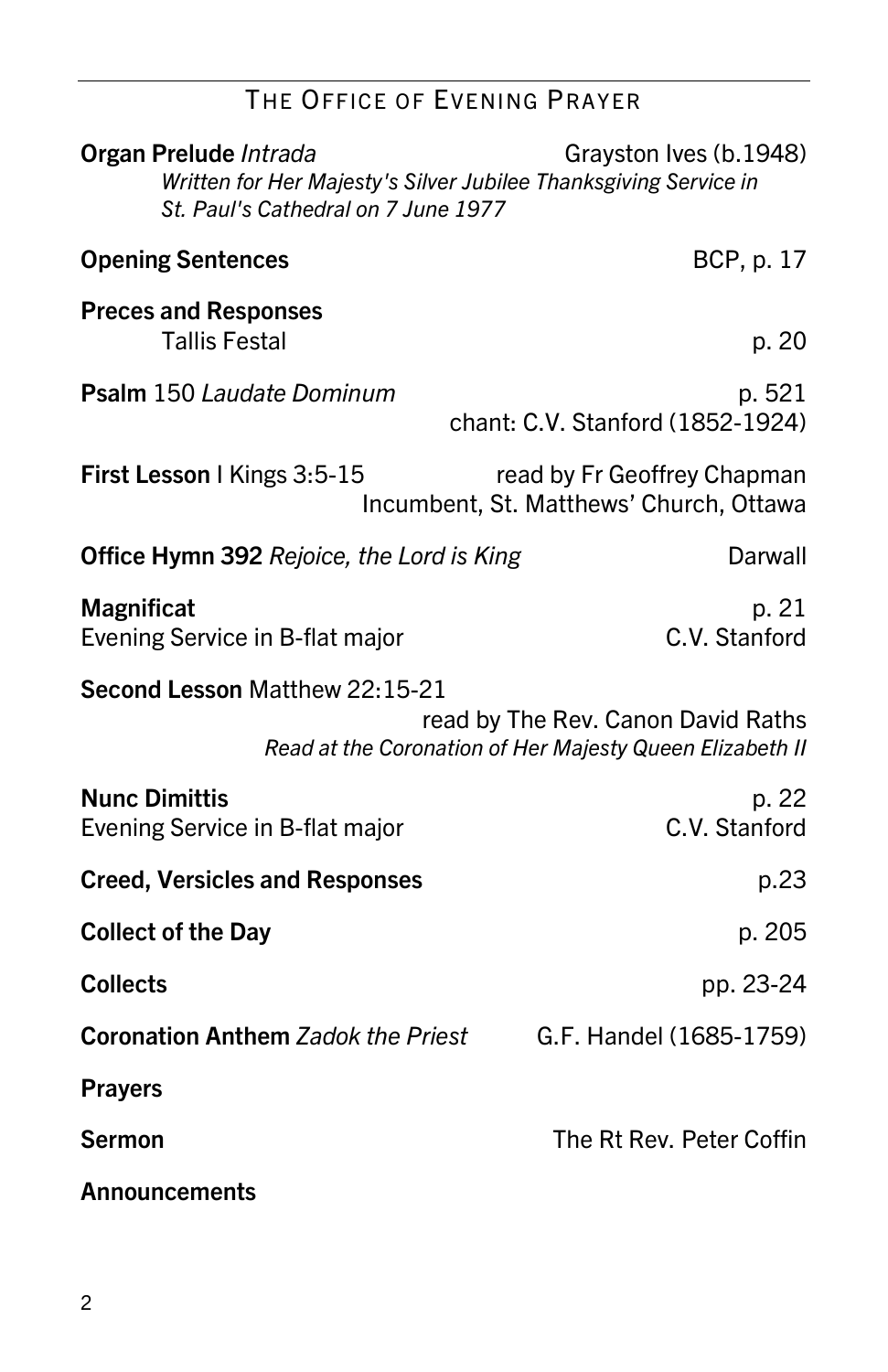Offertory Hymn 350 All people that on earth do dwell Old Hundredth arr. R. Vaughan Williams (1872-1958) arranged for the Coronation of Her Majesty Queen Elizabeth II in Westminster Abbey on 2 June 1953

Intercessions and Thanksgivings

The Royal Anthem God save the Queen

The Blessing

Closing Hymn 27 The day thou gavest, Lord, is ended St. Clement Descant: W. Warren (b.1956)

Organ Postlude Choral Song and Fugue S.S. Wesley (1810-1876) (Organ Scholar: Donald Russell)

## **DEDICATION**

The Flowers on the High Altar are given to the Glory of God on the occasion of the Platinum Anniversary of Her Majesty Queen Elizabeth II.